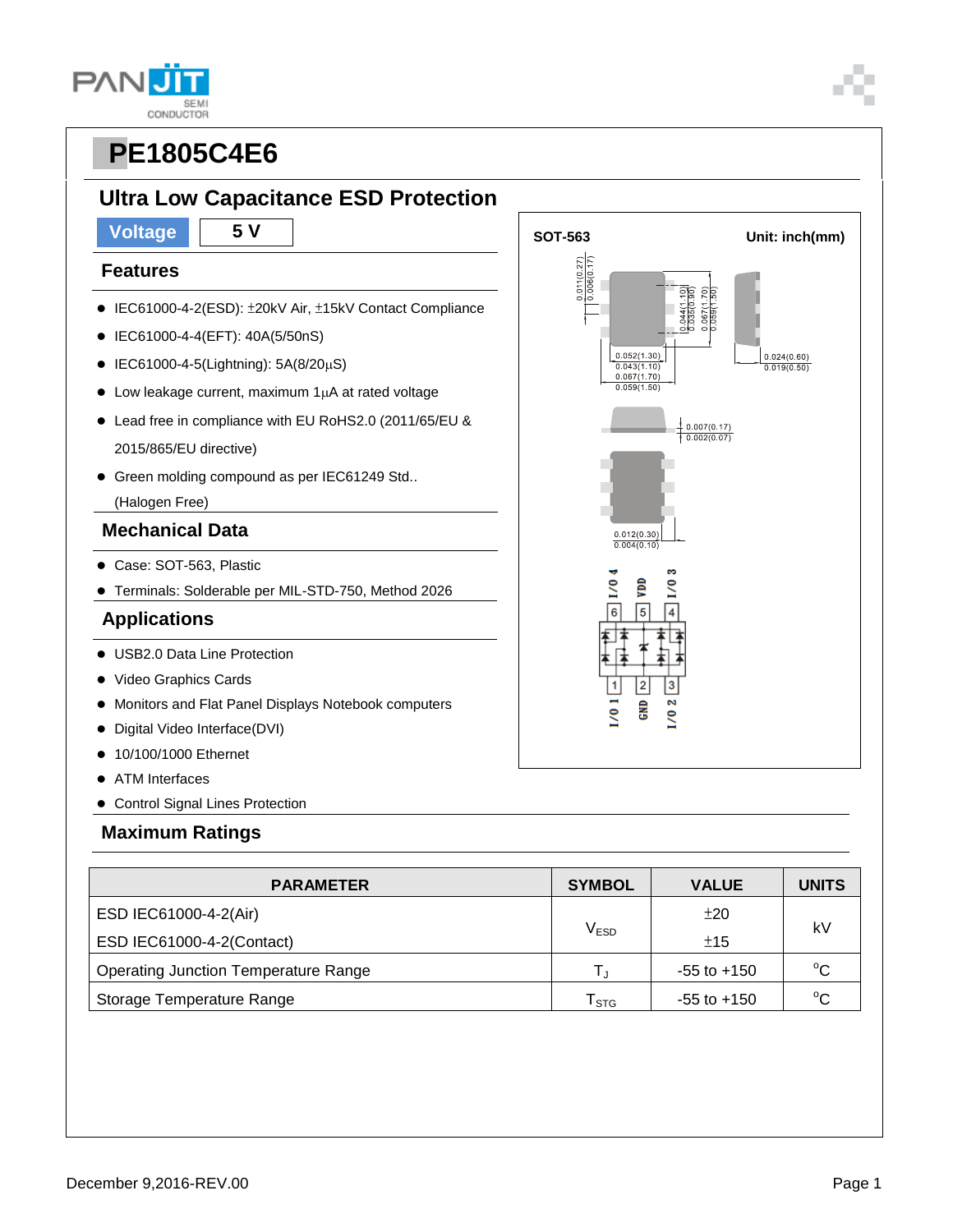

#### **Electrical Characteristics**

| <b>PARAMETER</b>                   | <b>SYMBOL</b>           | <b>TEST CONDITION</b>                                            | MIN. | TYP. | MAX.              | <b>UNITS</b> |
|------------------------------------|-------------------------|------------------------------------------------------------------|------|------|-------------------|--------------|
| Reverse Stand-Off Voltage (Note 1) | <b>V</b> <sub>RWM</sub> | $\blacksquare$                                                   |      |      | 5                 | V            |
| Reverse Breakdown Voltage          | $V_{BR}$                | $I_{BR}$ =1mA, Pin5 to Pin2                                      | 6    |      | 9                 | V            |
| Reverse Leakage Current            | l <sub>R</sub>          | $V_R = 5.0V$                                                     |      |      | 1                 | μA           |
| <b>Forward Voltage</b>             | $V_F$                   | $I_F = 1 \text{mA}$ , Pin2 to Pin5                               | ۰    |      | 1                 | V            |
| <b>Clamping Voltage</b>            | $V_{CL}$                | $I_{PP} = 1A$ , $t_P = 8/20 \mu s$ ,<br>any I/O pin to Pin2      |      |      | $12 \overline{ }$ | V            |
|                                    |                         | $I_{PP} = 5A$ , $t_P = 8/20 \mu s$<br>any I/O pin to Pin2        |      |      | 20                |              |
| Off State Junction Capacitance     | $C_{J}$                 | OVdc Bias f=1MHz,<br>Between any I/O pins to<br>Pin <sub>2</sub> |      |      | 0.8               | рF           |
|                                    |                         | OVdc Bias f=1MHz,<br>Between any I/O pins                        |      |      | 0.4               |              |

Note : 1.A transient suppressor is selected according to the working peak reverse voltage(V<sub>RWM</sub>), which should be equal to or greater than the DC or continuous peak operation voltage level.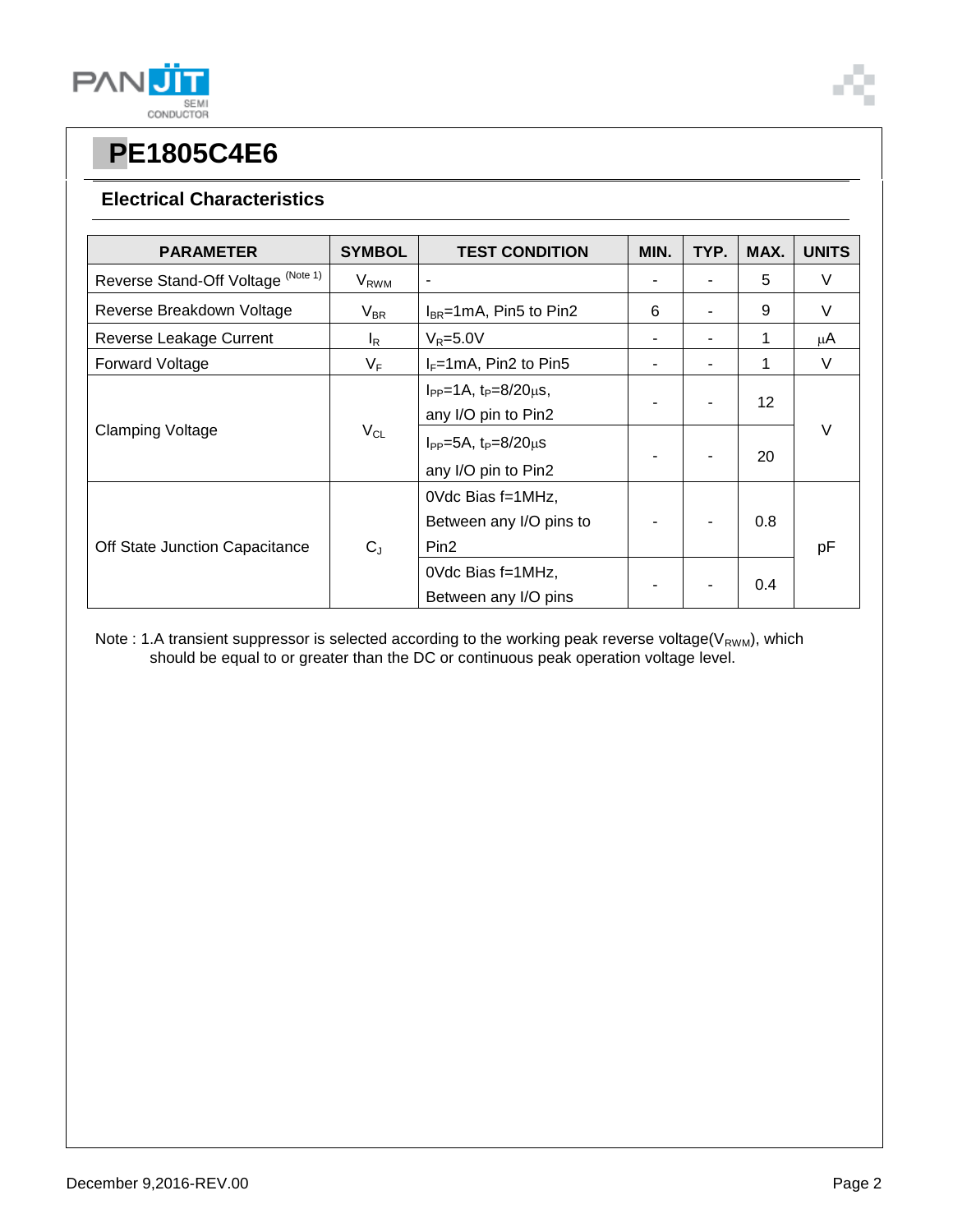

**TYPICAL CHARACTERISTIC CURVES**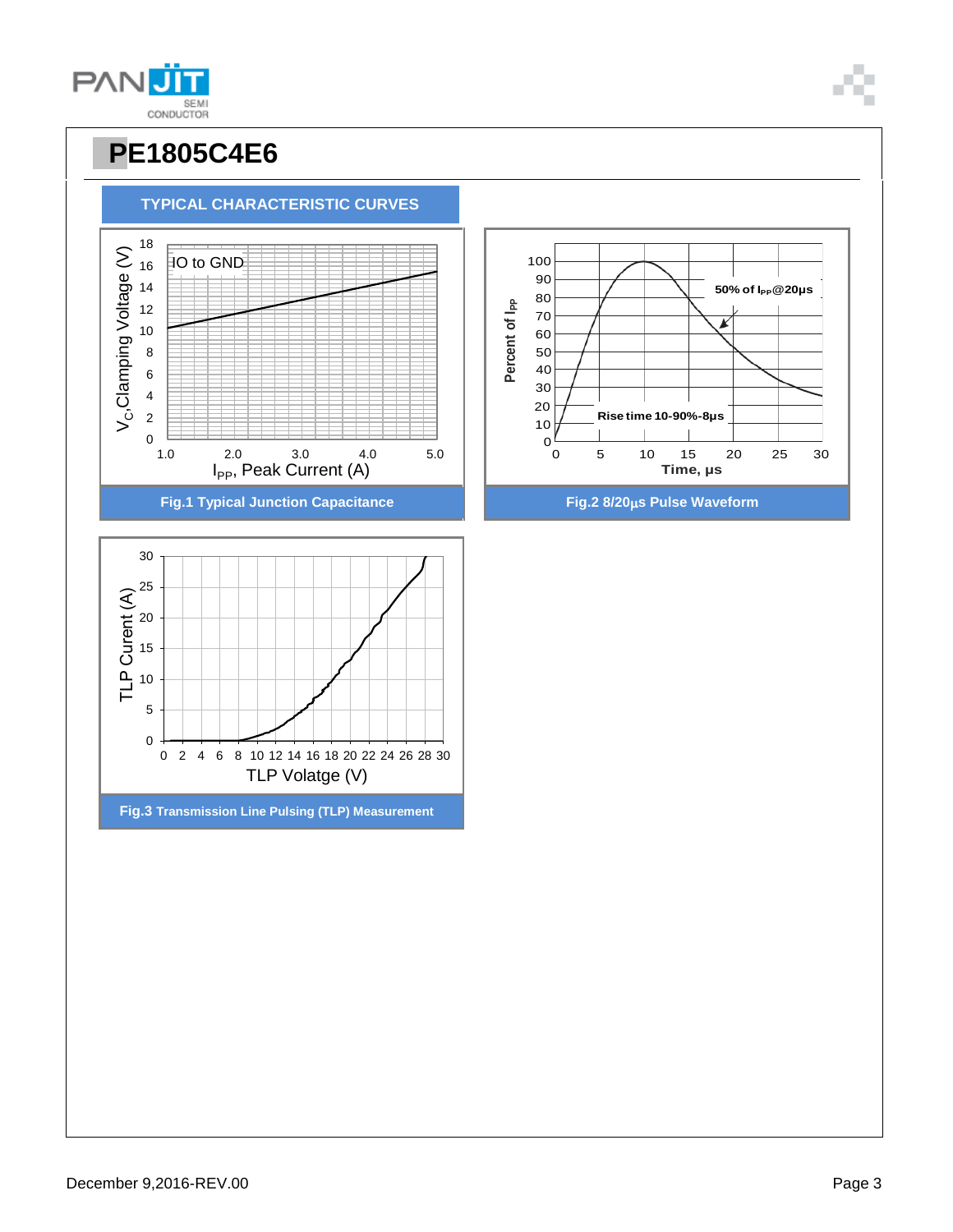

### **PART NO PACKING CODE VERSION**

| <b>Part No Packing Code</b> | <b>Package Type</b> | <b>Packing Type</b> | <b>Marking</b> | <b>Version</b> |
|-----------------------------|---------------------|---------------------|----------------|----------------|
| PE1805C4E6_R1_00001         | SOT-563             | 4K pcs / 7" reel    | C2B            | Halogen free   |
| PE1805C4E6 R2 00001         | SOT-563             | 10K pcs / 13" reel  | C2B            | Halogen free   |
| PE1805C4E6_R1_00002         | SOT-563             | 8K pcs / 7" reel    | C2B            | Halogen free   |
| PE1805C4E6 R2 00002         | SOT-563             | 20K pcs / 13" reel  | C2B            | Halogen free   |

### **MOUNTING PAD LAYOUT**